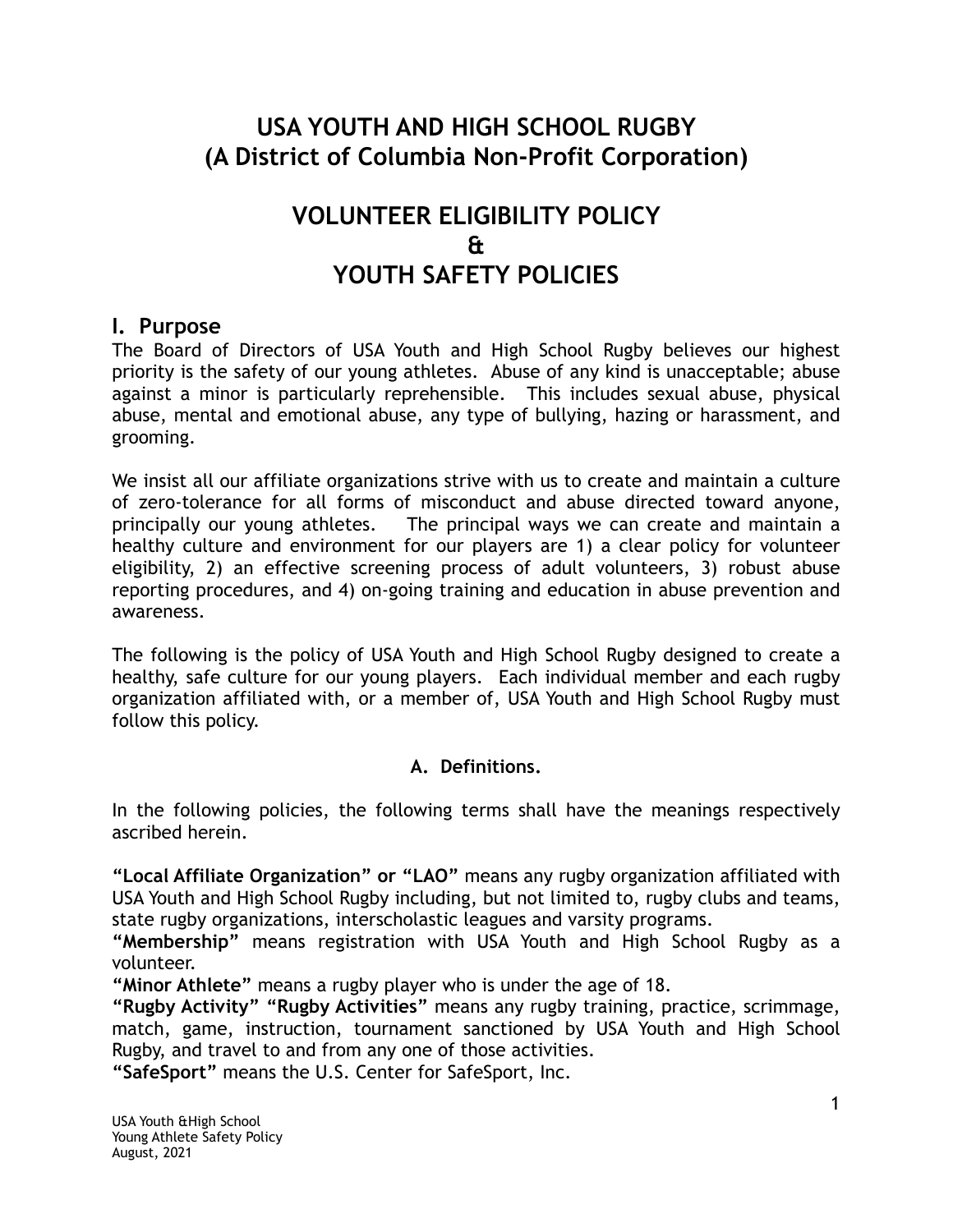**"Volunteer"** means an individual who, with or without compensation, is authorized by USA Youth and High School Rugby to coach or referee in any rugby activity; acts as club administrator, board member, officer, or employee of any Youth Rugby Organization; or who is otherwise authorized by a Youth Rugby Organization to have regular contact with minor athletes.

**"Youth Rugby Organization" or "YRO**" means USA Youth and High School Rugby and any of its LAOs.

## **B. VOLUNTEER ELIGIBILITY POLICY**

**1. Eligibility.** Unless disqualified, any adult is eligible to volunteer for USA Youth and High School Rugby and any of its LAOs. Some volunteer positions such as coach and referee will have additional eligibility requirements.

#### **2. Mandatory Disqualification:**

- a. An individual is disqualified and prohibited from serving as a Volunteer if the person has been found guilty of any of the following crimes, regardless of amount of time since the offense:
	- i. Any offense against a child; or
	- ii. Any sexual offense.
- b. An individual is disqualified and prohibited from serving as a Volunteer if the person has been found guilty of the following crimes in the past ten (10) years: Any felony.
- c. An individual is disqualified and prohibited from serving as a Volunteer if the person has been found guilty of any of the following crimes in the past seven (7) years:
	- i. Any misdemeanor involving violence (Examples include: simple assault, battery, domestic violence, hit & run, etc.); or
	- ii. Two or more misdemeanor drug or alcohol-related crimes (Examples include: driving under the influence, simple drug possession, drunk and disorderly, possession of drug paraphernalia, etc.)
- d. An individual is disqualified and prohibited from serving as a Volunteer if the person has been found guilty of any of the following crimes in the past five (5) years:
	- i. Any misdemeanor that would be considered, in the sole and absolute discretion of USA Youth & High School Rugby, USA Rugby, or their agents or employees, a potential danger to children or may indicate lack of integrity or character of an Individual (Examples include: child endangerment, contributing to the delinquency of a minor, providing alcohol to minors, aiding and abetting a minor to commit a violation of the law; embezzlement).
- e. An individual is disqualified and prohibited from serving as a Volunteer and shall be immediately suspended if the individual or Volunteer
	- i. is listed on the SafeSport Centralized Disciplinary Database;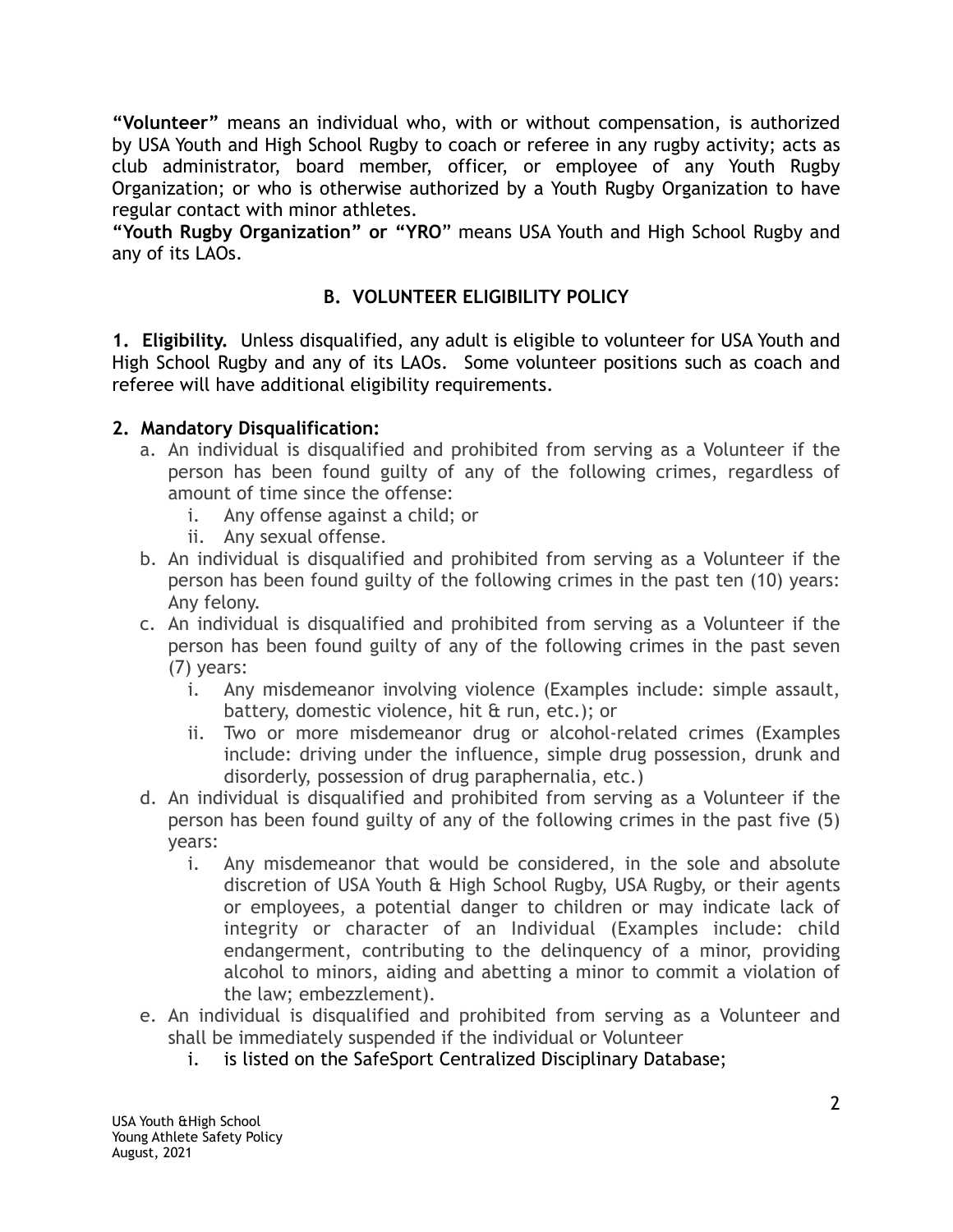- ii. is listed on the USA Youth & High School Rugby Ineligible Volunteer List; or
- iii. has been disqualified or prohibited from contact with minors by any youth organization, by any school or school district, or by any federal, military, state or local government agency.

**3. Conditional Disqualification:** An individual shall be disqualified and ineligible from volunteering, until and unless reinstated pursuant to Paragraph 4, if the individual:

- a. is or becomes under investigation by any law enforcement agency for any allegation involving child abuse, including sexual abuse, child endangerment, or child neglect;
- b. is or has been charged with a crime in which a minor is involved or is a victim; or
- c. is or becomes under investigation for prohibited conduct against or involving a minor by any non-law enforcement agency or organization including, but not limited to, any child protection agency, SafeSport, USA Rugby, USA Youth and High School Rugby, or any other organization; or
- d. fails to comply with all applicable USA Youth and High School Rugby and SafeSport training and education requirements.

**4. Reinstatement after Disqualification.** An individual who is ineligible to volunteer through conditional disqualification pursuant to Paragraph 3 may be eligible to volunteer only if, and to the extent applicable:

- a. the law enforcement investigation under Paragraph 3(a) results in no charges against the individual;
- b. the charge under Paragraph 3(b) does not result in a plea or verdict of guilty;
- c. the non-law enforcement investigation under Paragraph 3(c) results in a finding of 'not-substantiated' or a similar conclusion and no disciplinary or enforcement action is taken against the individual; and
- d. The volunteer satisfies all applicable USA Youth and High School Rugby and SafeSport training and education requirements.

**5. Discretionary Disqualification.** An individual may be disqualified and ineligible to volunteer if:

- a. the individual is charged with a crime or has a criminal background that is not disqualifying pursuant to Paragraph 2 or 3 above; or
- b. there exist other factors or considerations concerning the individual that may reasonably warrant disqualification; and
- c. the board of directors of the reviewing YRO determines in its discretion that the individual presents an undue risk to minor athletes or other volunteers.

**6. Discretionary Disqualification Procedure.** The board of directors of a YRO reviewing the eligibility of an individual to whom Paragraph 5 applies shall detail in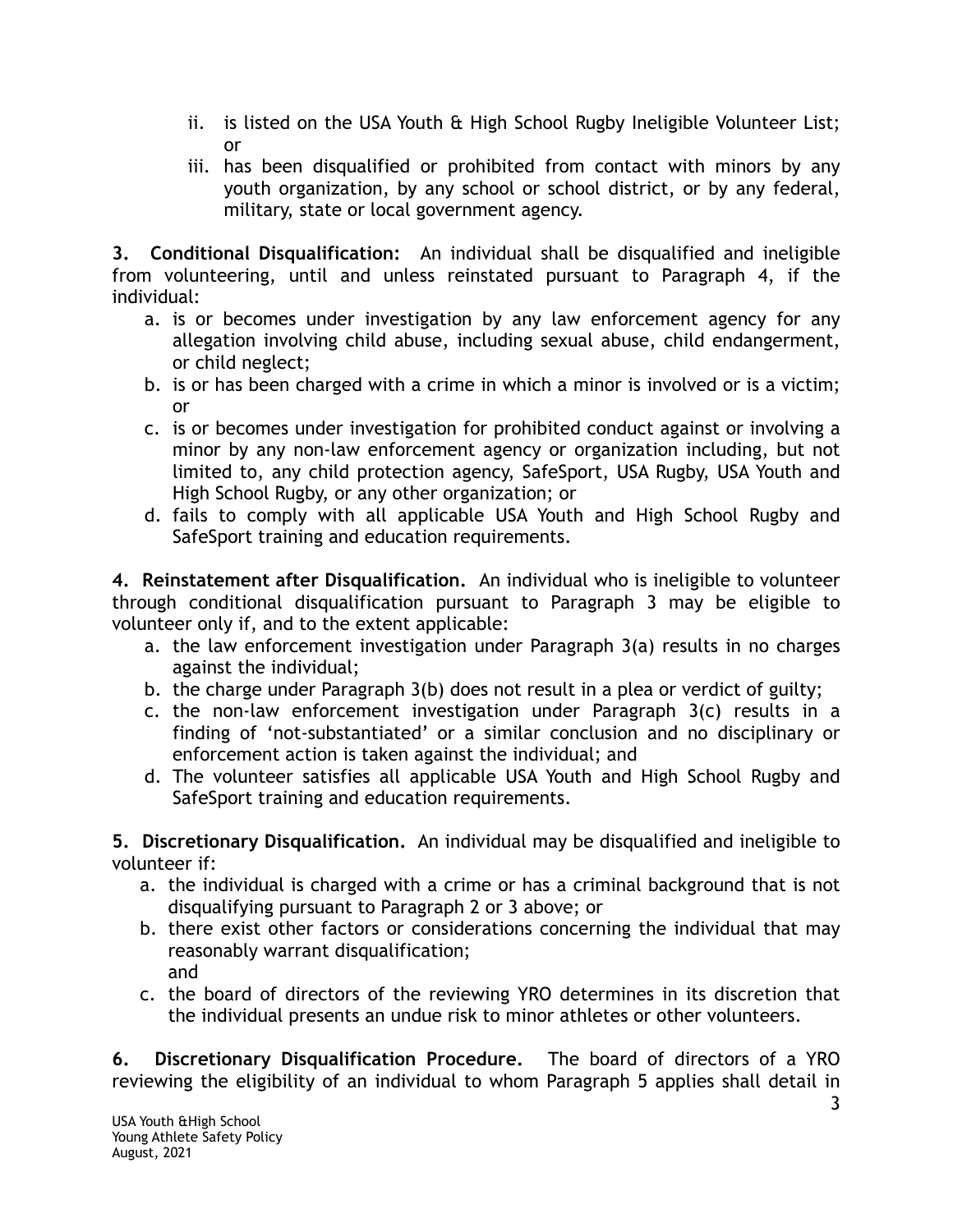writing the decision of the board of directors and include any conditions required to restore eligibility.

**7. Action Upon Information of Disqualifying Condition.** Upon receipt of information that a volunteer is or should be disqualified pursuant to Paragraph 2, 3 or 5, the YRO shall immediately notify the volunteer that they are no longer permitted to act as a volunteer, to attend rugby activities, or to have contact with minor athletes. The YRO shall immediately notify USA Youth and High School Rugby of its decision. Depending on the source and credibility of the information, before disqualifying a volunteer, a YRO may make reasonable efforts to confirm the information and shall document such efforts. If the YRO cannot confirm but cannot repudiate the information, the YRO shall report the matter to USA Youth and High School Rugby. Any volunteer who has been disqualified and ineligible to volunteer shall be identified on a list of ineligible volunteers maintained by USA Youth and High School Rugby.

**8. Information Sharing.** A YRO which rejects a volunteer application or suspends or revokes the membership of a volunteer shall notify USA Youth and High School Rugby which shall place the individual's name on a list of individuals who are ineligible to volunteer for any LAO of USA Youth and High School Rugby.

# **C. VOLUNTEER APPLICATION AND SCREENING POLICY**

**1. Authorized Individuals.** Only individuals who have been properly screened and approved pursuant to this policy and other policy may be allowed to volunteer for a Youth Rugby Organization.

**2. Volunteer Requirements**. Every individual who wishes to volunteer must comply with the following requirements each year before having contact with minor athletes:

- a. Annually register as a member with USA Youth and High School Rugby;
- b. Annually submit a completed and signed volunteer application;
- c. Bi-annually provide a government-issued photo identification (e.g. driver's license or passport);
- d. Bi-annually submit to and pass a background check as prescribed by the Youth Rugby Organization; and
- e. At all times comply with child abuse prevention and reporting training requirements.

**3. Approval, Additional Qualifications.** Refusal to comply fully with Paragraph 2 shall result in the immediate rejection of a volunteer application. Individuals wishing to volunteer in certain capacities such as coach and referee, must meet additional eligibility requirements specific to their respective positions.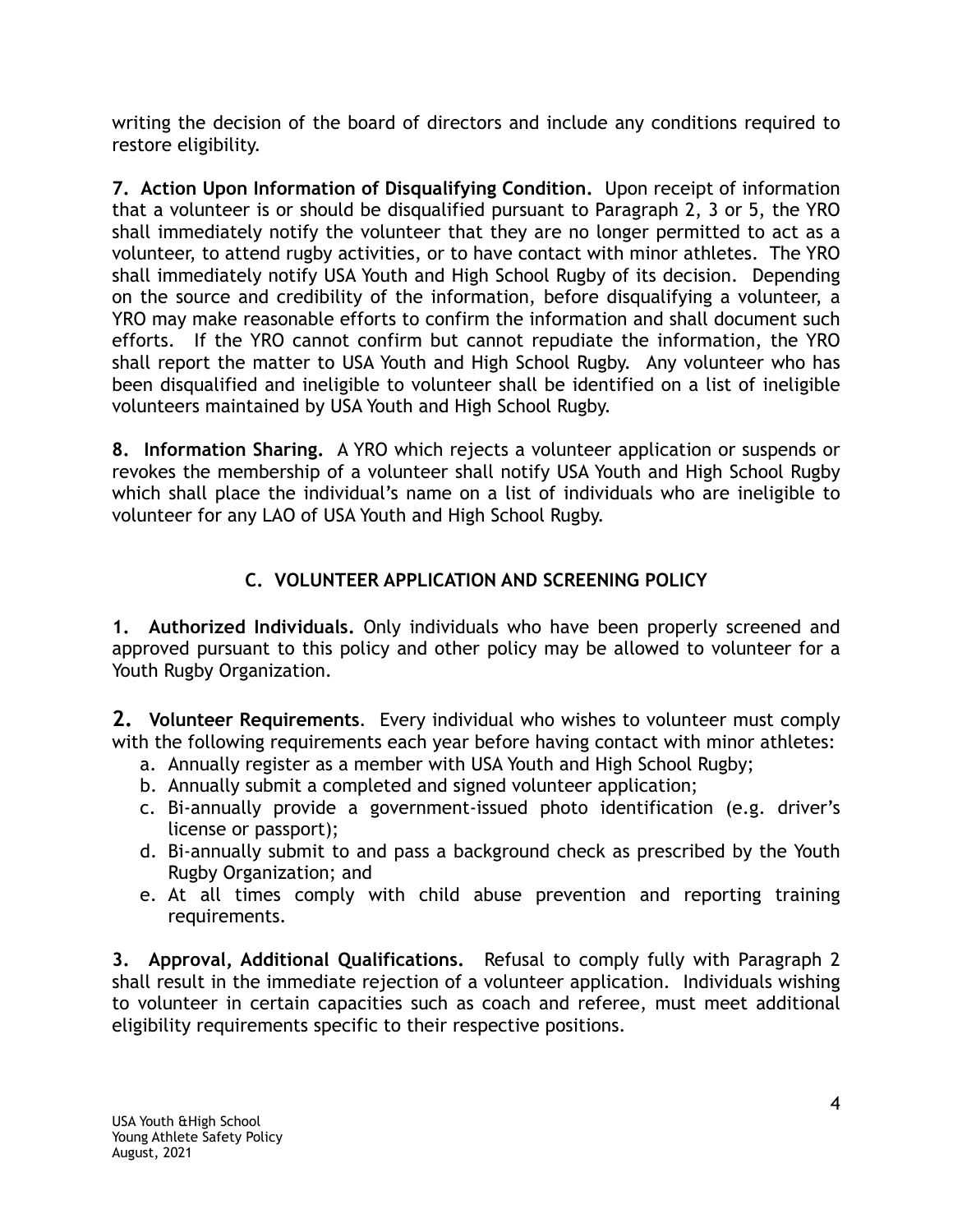**4. Background Check.** USA Youth & High School Rugby will conduct or have conducted a background check on each volunteer applicant pursuant to adopted policy.

**5. Application Review**. USA Youth & High School Rugby and/or USA Rugby will review the volunteer application and approve or reject the application based upon the volunteer eligibility criteria. The name of an individual whose volunteer application has been rejected shall be placed on a list of ineligible volunteers, which shall be maintained by USA Youth and High School Rugby.

**6. Transferring Volunteers.** Any LAO that receives a transfer request from a volunteer from another LAO shall check with USA Youth and High School Rugby to ensure the volunteer has not been disqualified or suspended

# **D. YOUTH SAFETY POLICIES**

### **A. Prohibited Conduct Policy**

Federal and state laws prohibit any USA Youth and High School Rugby volunteer from engaging in any conduct that is or may be considered "child abuse." Child abuse often includes but is not limited to sexual abuse or harassment, physical abuse, and emotional abuse. It is vital to the health of youth rugby that every USA Youth & High School Rugby volunteer understand what laws apply to them and what is abuse.

In addition, USA Youth & High School Rugby complies with the SafeSport Code of Conduct. Some behavior may not rise to the level of "child abuse" under applicable state or federal law but may nevertheless be "prohibited conduct" according to the Code of Conduct. Accordingly, all volunteers are required to know what conduct is considered "prohibited conduct" under the SafeSport Code of Conduct.

### **B. Interactions with Minors Policy**

Every volunteer should take care that they are never alone with a minor athlete who is not their own child and that they are always in an area where they can be observed by others. USA Youth and High School Rugby is subject to and adopts SafeSport's Minor Athlete Abuse Prevention Policy of one-on-one interactions, including communications with minor athletes, in its entirety, including its recommended components. The text of that policy is attached to this document and made a part of this policy. Each LAO must adopt its own reasonable procedures to limit one-on-one interactions, including communications, between adult volunteers and minor athletes.

## **C. Abuse Reporting and Investigations Policy**

1. **Mandatory Child Abuse Reporting.** USA Youth & High School Rugby adopts as a policy the mandatory reporting requirements contained in Section 226 of the Victims of Child Abuse Act of 1990 (34 U.S.C. 20341) ("Child Abuse Act").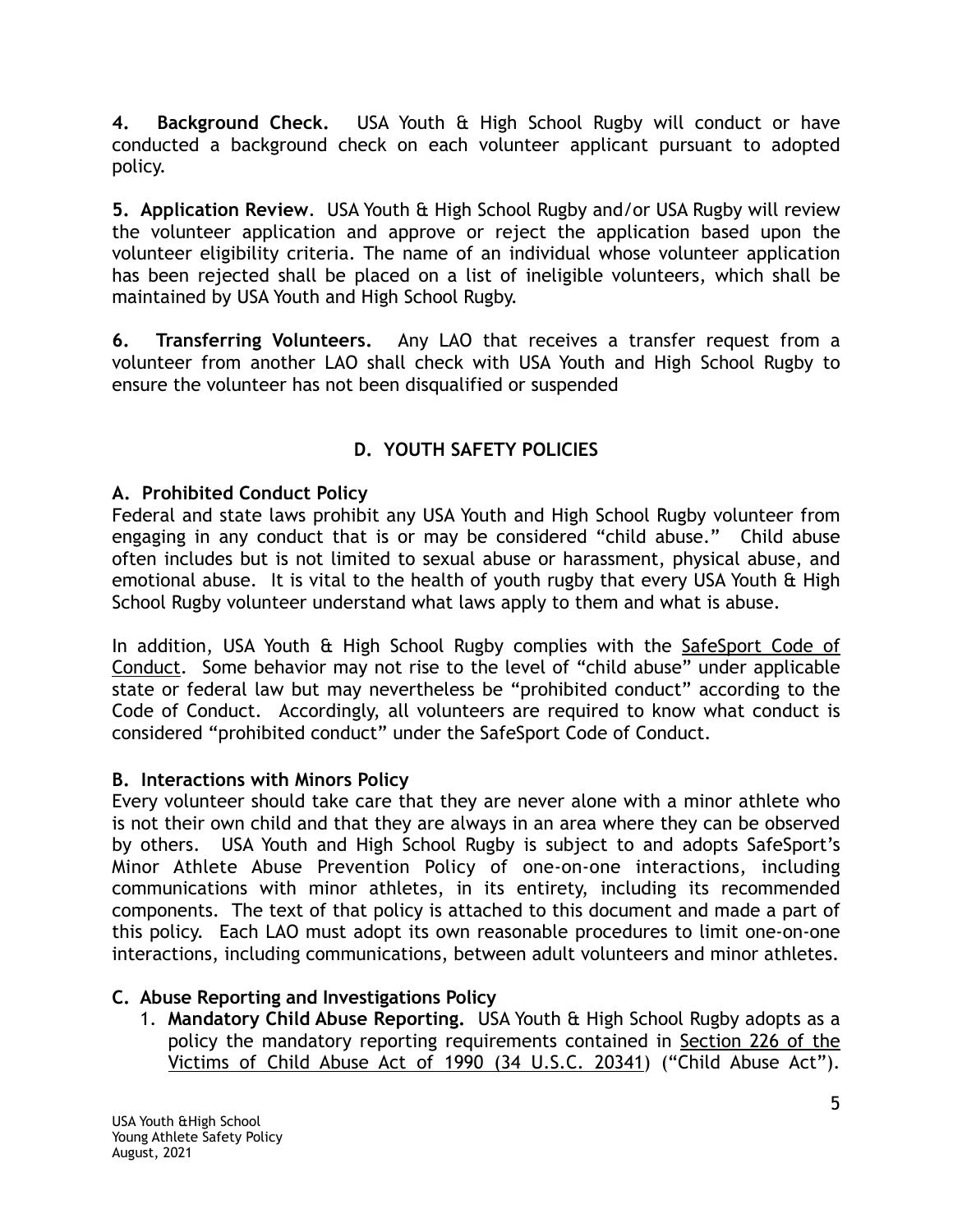Under this policy, all volunteers registered with USA Youth and High School Rugby who have regular contact with minor athletes must report to proper law enforcement authorities within 24 hours any suspected child abuse. The definition of "child abuse" under the Child Abuse Act is very broad and includes sexual abuse and mental injury. In addition, volunteers are subject to their respective state laws concerning the reporting of suspected child abuse. It is critical that all volunteers understand and comply with the mandatory reporting requirements imposed upon them by this policy and by applicable state and federal law.

- 2. **Reporting Abuse to SafeSport.** Every volunteer who reports suspected child abuse, including sexual abuse, and the alleged abuser is a volunteer of a Youth Rugby Organization, the reporting volunteer must also report the allegation to SafeSport and to USA Youth & High School Rugby.
- **3. Reporting Other Prohibited Conduct.** Some conduct involving minors such as emotional abuse, bullying, harassment may not be "child abuse" under Section 226 of the Victims of Child Abuse Act of 1990 (34 U.S.C. 20341) but may nevertheless be "prohibited conduct" under the SafeSport Code of Conduct. Any volunteer for a Youth Sports Organization who witnesses or suspects another volunteer has engaged in conduct that does not require mandatory reporting under applicable state or federal law, but which is nevertheless conduct prohibited by the SafeSport Code of Conduct, must report that conduct and the suspected abuser to SafeSport and to USA Youth & High School Rugby.
- **4. Consulting Legal Counsel.** USA Youth & High School Rugby highly recommends that any Youth Sports Organization that receives a report of abuse or of prohibited conduct immediately consult with competent legal counsel to help guide its response. All Youth Rugby Organizations should be careful to consider their legal obligations under this policy, all other applicable local, state and federal laws, as well as the confidentiality considerations of handling such reports.
- 5. **Investigations.** No LAO should attempt to investigate suspected abuse or misconduct on its own. The following are agencies that are permitted to investigate suspected abuse or misconduct by a volunteer: local law enforcement, local child protection agencies, SafeSport, USA Rugby, USA Youth & High School Rugby, or the school, school district or league, or government agency of which the LAO is a part. However, all participants are required to cooperate fully in any investigation.
- **6. Retaliation Prohibited.** No Youth Rugby Organization shall retaliate in any way against a person who in good faith makes a report of suspected child abuse, including any sexual abuse, physical abuse, or emotional abuse, or of conduct prohibited by the SafeSport Code of Conduct. Any volunteer who retaliates or takes any adverse action against a person for making any such report and any volunteer who uses or attempts to use the mechanisms of a Youth Rugby Organization to retaliate against the reporting person may have their membership revoked or suspended.